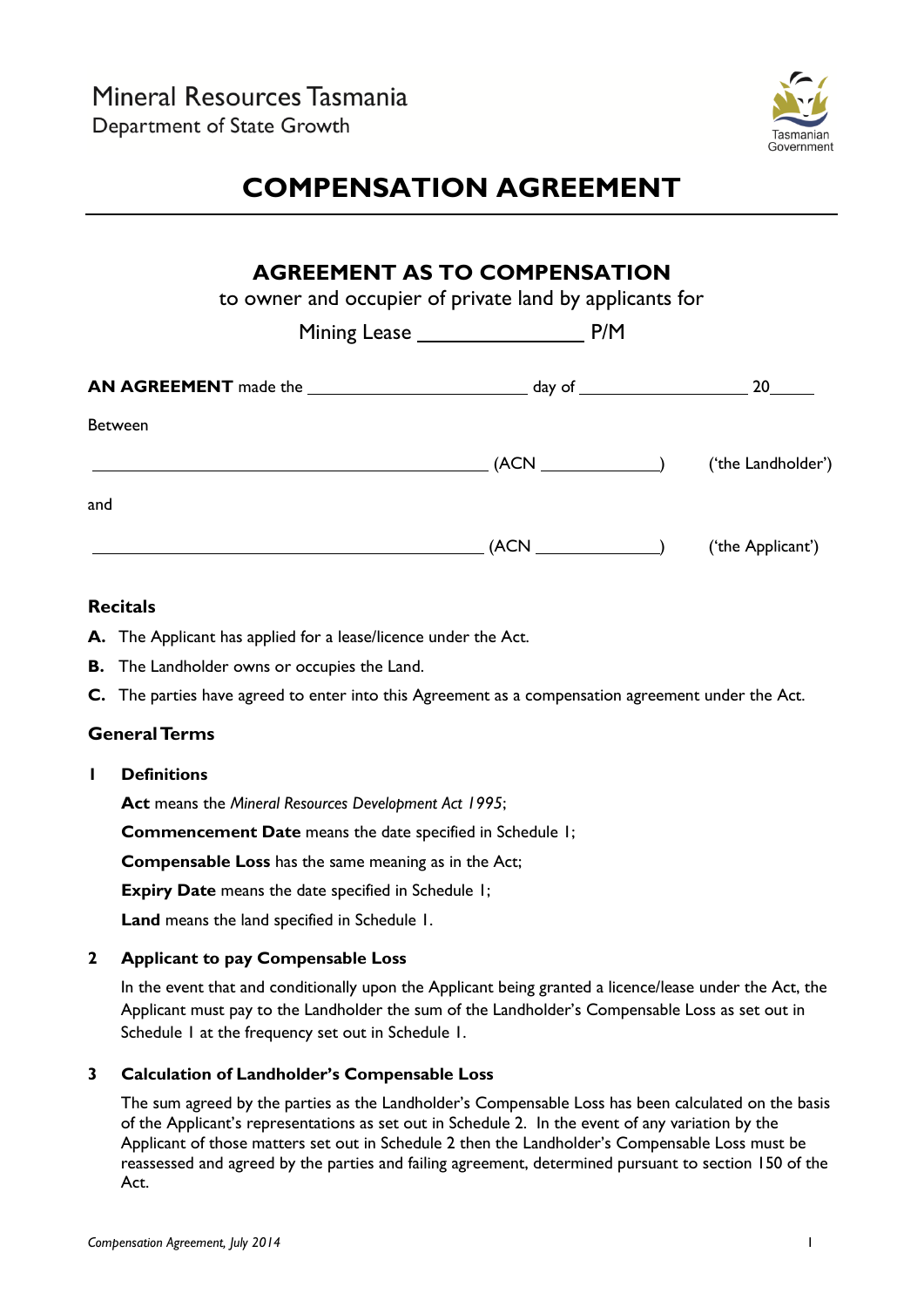#### **4 Commencement and Expiry Dates**

This Agreement commences on the Commencement Date and expires on the Expiry Date.

#### **5 Landholder may terminate Agreement**

- (a) The Landholder may terminate this Agreement by giving the Applicant a written notice (Termination Notice) if fourteen (14) days after receipt of a written notice (Default Notice) requiring the Applicant to do so, the Applicant:
	- (i) has not remedied each default in the performance of its obligations as set out in the Default Notice; or
	- (ii) continues to be in breach of any of the provisions set out in this Agreement and identified in the Default Notice.
- (b) The Termination Notice will be effective immediately the Applicant receives it and the Landholder may then recover from the Applicant any loss or damage suffered by the Landholder due to the Applicant's default.

#### **6 Miscellaneous or additional provisions as required**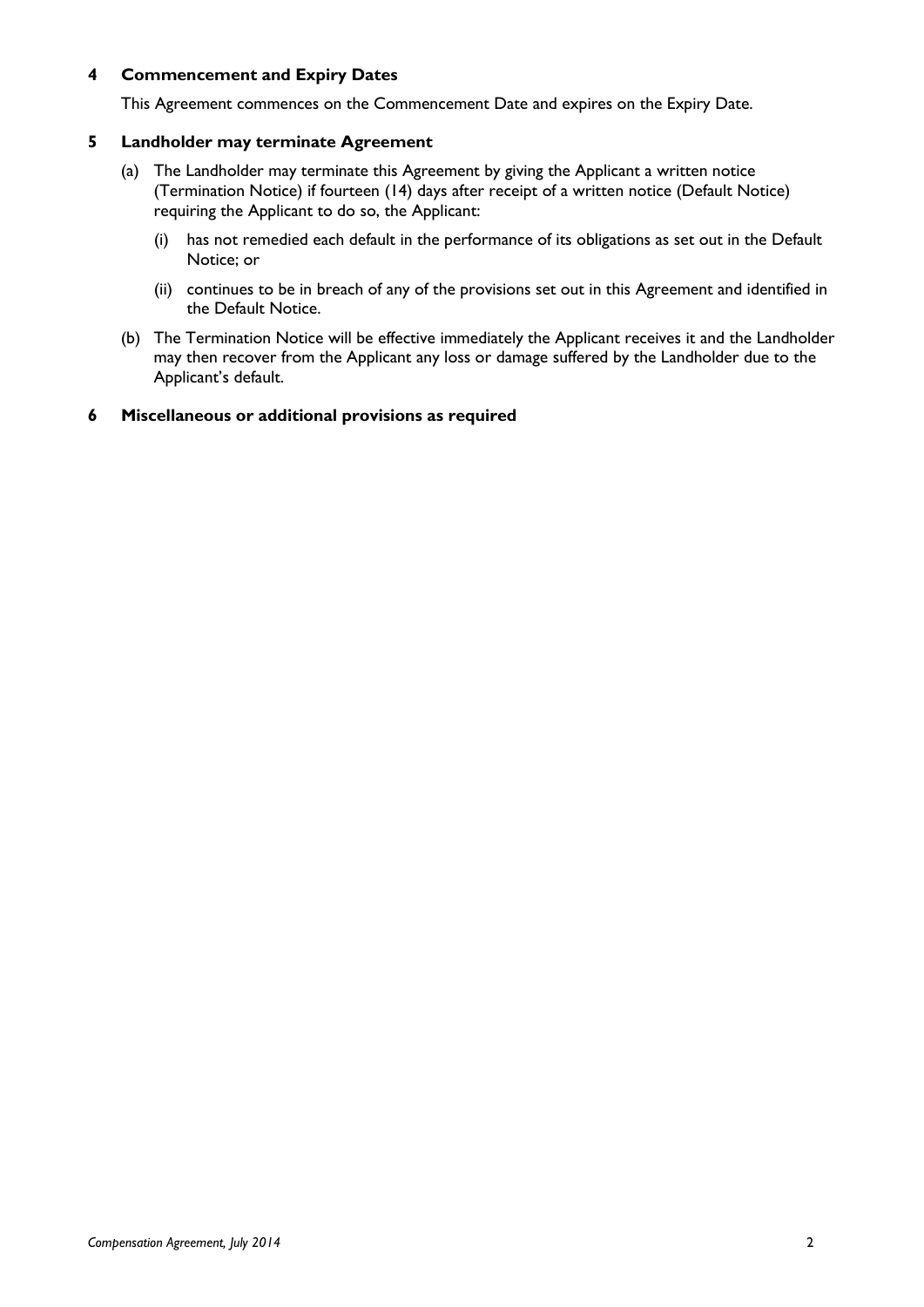| <b>Signed by (the lessee)</b><br>in the presence of:<br>Signature of witness | )             | Signature/Common Seal |
|------------------------------------------------------------------------------|---------------|-----------------------|
| Name of witness (block letters)                                              |               |                       |
| Address of witness                                                           |               |                       |
| Occupation                                                                   |               |                       |
| Signed by (the landowner)                                                    |               |                       |
| in the presence of:                                                          | $\mathcal{E}$ | Signature/Common Seal |
| Signature of witness                                                         |               |                       |
| Name of witness (block letters)                                              |               |                       |

Address of witness

Occupation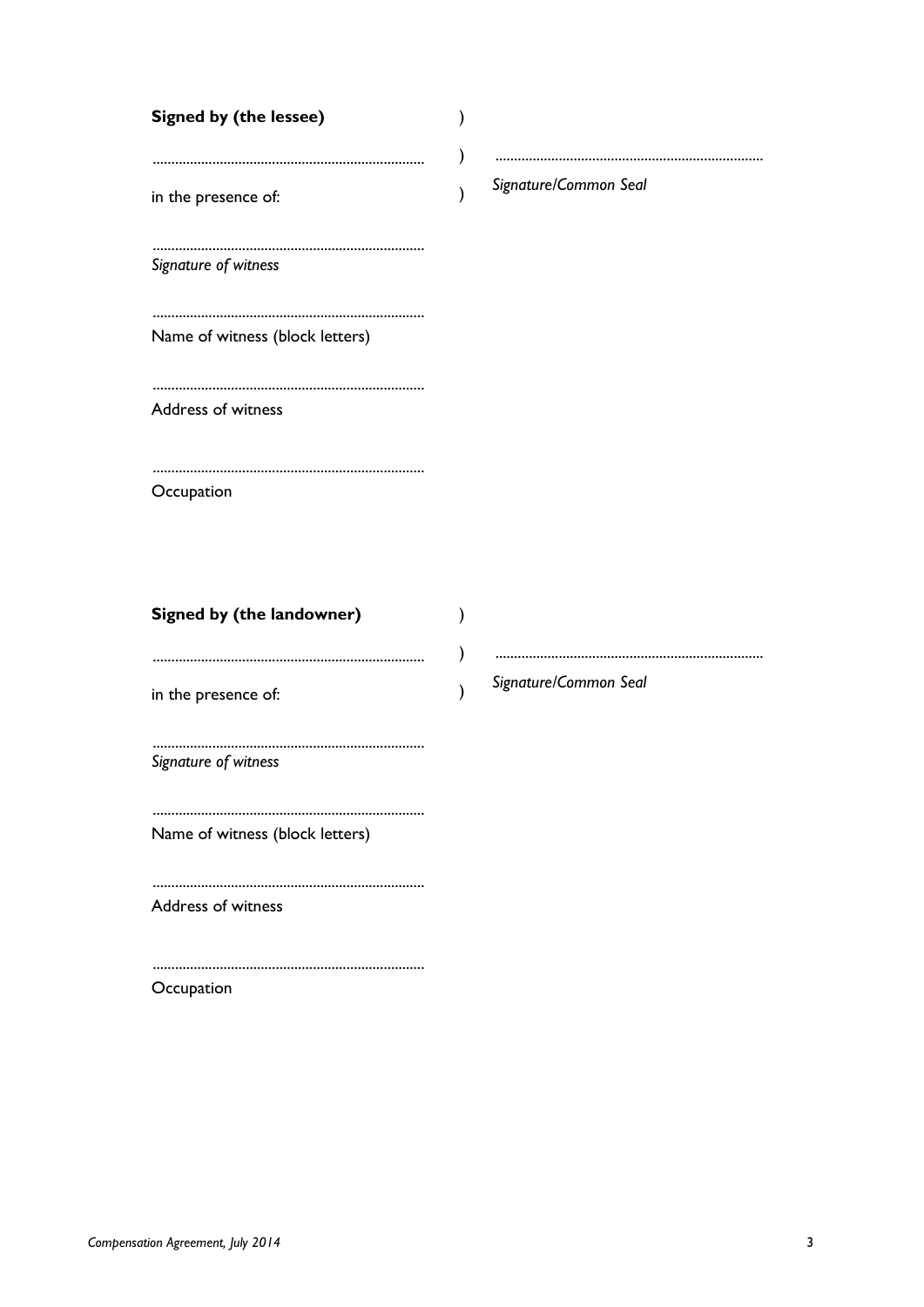## **Schedule 1**

| <b>Amount of Compensation:</b>        |                                                                                                         |
|---------------------------------------|---------------------------------------------------------------------------------------------------------|
| <b>Lump Sum:</b>                      |                                                                                                         |
| <b>Rent:</b>                          |                                                                                                         |
| <b>Royalty:</b>                       |                                                                                                         |
| <b>Commencement Date:</b>             |                                                                                                         |
| <b>Expiry Date:</b>                   | or upon termination of the Applicant's licence/lease issued<br>under the Act, whichever is the earlier. |
| Land (Title Ref. & description):      |                                                                                                         |
| Payment frequency and<br>methodology: |                                                                                                         |